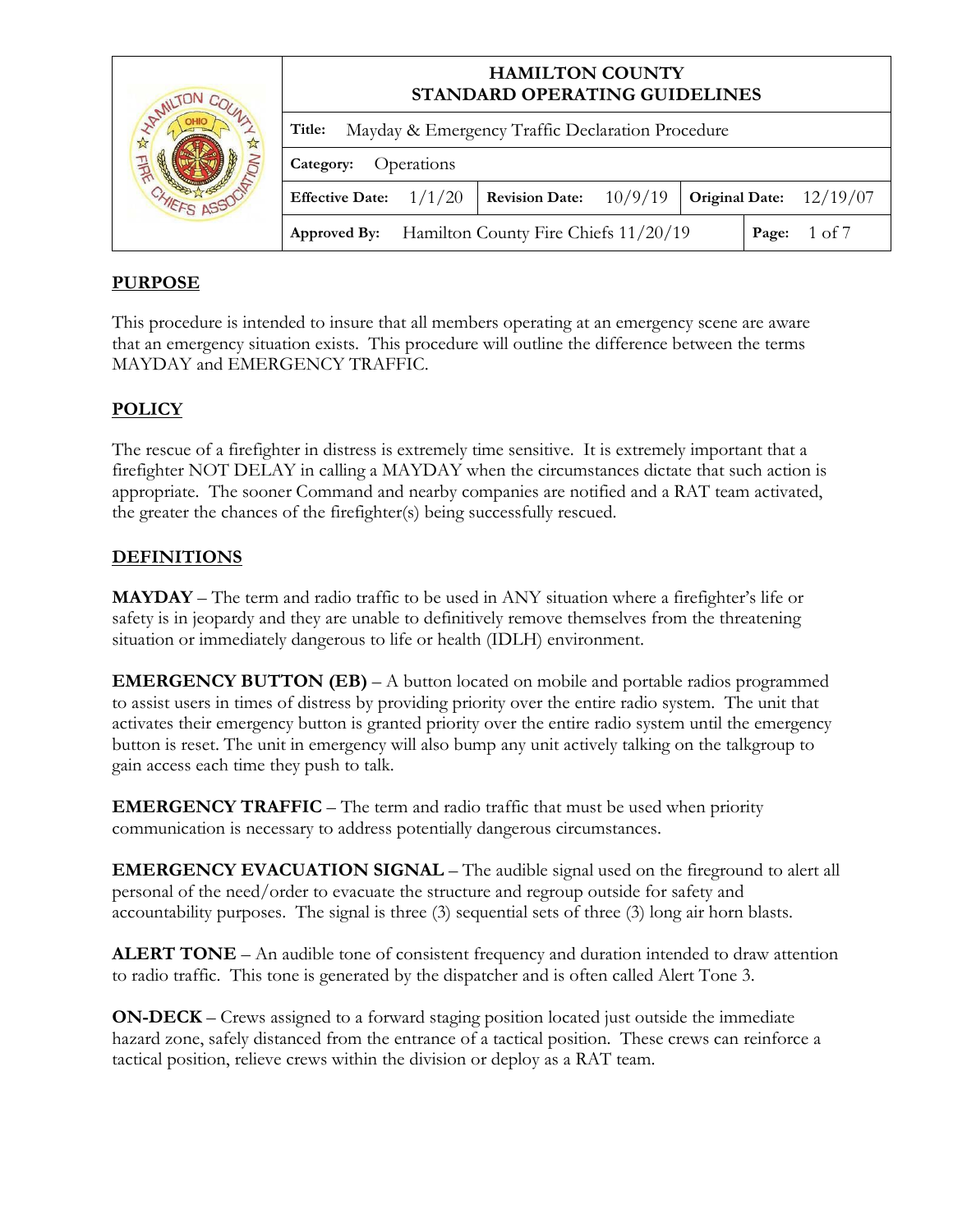| MILI |                        | <b>HAMILTON COUNTY</b><br>STANDARD OPERATING GUIDELINES |                                                          |         |  |                           |  |  |
|------|------------------------|---------------------------------------------------------|----------------------------------------------------------|---------|--|---------------------------|--|--|
|      | Title:                 |                                                         | Mayday & Emergency Traffic Declaration Procedure         |         |  |                           |  |  |
|      | Category:              | Operations                                              |                                                          |         |  |                           |  |  |
|      | <b>Effective Date:</b> | 1/1/20                                                  | <b>Revision Date:</b>                                    | 10/9/19 |  | Original Date: $12/19/07$ |  |  |
|      |                        |                                                         | <b>Approved By:</b> Hamilton County Fire Chiefs 11/20/19 |         |  | 2 of 7<br>Page:           |  |  |

## **DESCRIPTION OF USE**

**MAYDAY** - To be used in ANY situation where a firefighter's life or safety is in jeopardy and they are unable to definitively remove themselves from the threatening situation or IDLH environment.

A **MAYDAY MUST BE DECLARED** when confronted by, but not limited to, the following situations:

- a. Immediately upon a firefighter believing they cannot safely exit any existing IDLH environment;
- b. Incident Command is unable to reach a unit assigned to and operating in the hazard zone after 3 attempts.

**EMERGENCY TRAFFIC** - To be used when a priority communication is necessary to address potentially dangerous circumstances that exist:

- a. Any imminent potential for, or an actual structural failure;
- b. Rapidly changing fire conditions;
- c. Water supply interruption;
- d. Any circumstance that poses a material risk to firefighter safety;
- e. Immediate evacuation of the building is necessary for any of the above, or for any circumstance the Incident Commander deems necessary;
- f. Request for additional alarm(s).

**EMERGENCY EVACUATION SIGNAL** - The Incident Commander will activate the Emergency Evacuation Signal any time a fire ground situation exists that warrants the regrouping of all fire ground personnel to their apparatus or a staging area for purposes of safety and accountability. A personal accountability report (PAR) will be taken immediately following the emergency evacuation.

The EMERGENCY EVACUATION SIGNAL must be:

## **Three (3) sequential sets of three (3) long air horn blasts**

## **Fireground MAYDAY Procedure**

The following procedure must be used to alert Incident Command and firefighters on the emergency scene of a MAYDAY.

1. The optimal procedure for declaring a MAYDAY is for the firefighter to first activate the EB prior to declaring, **"MAYDAY, MAYDAY, MAYDAY, Firefighter Down."**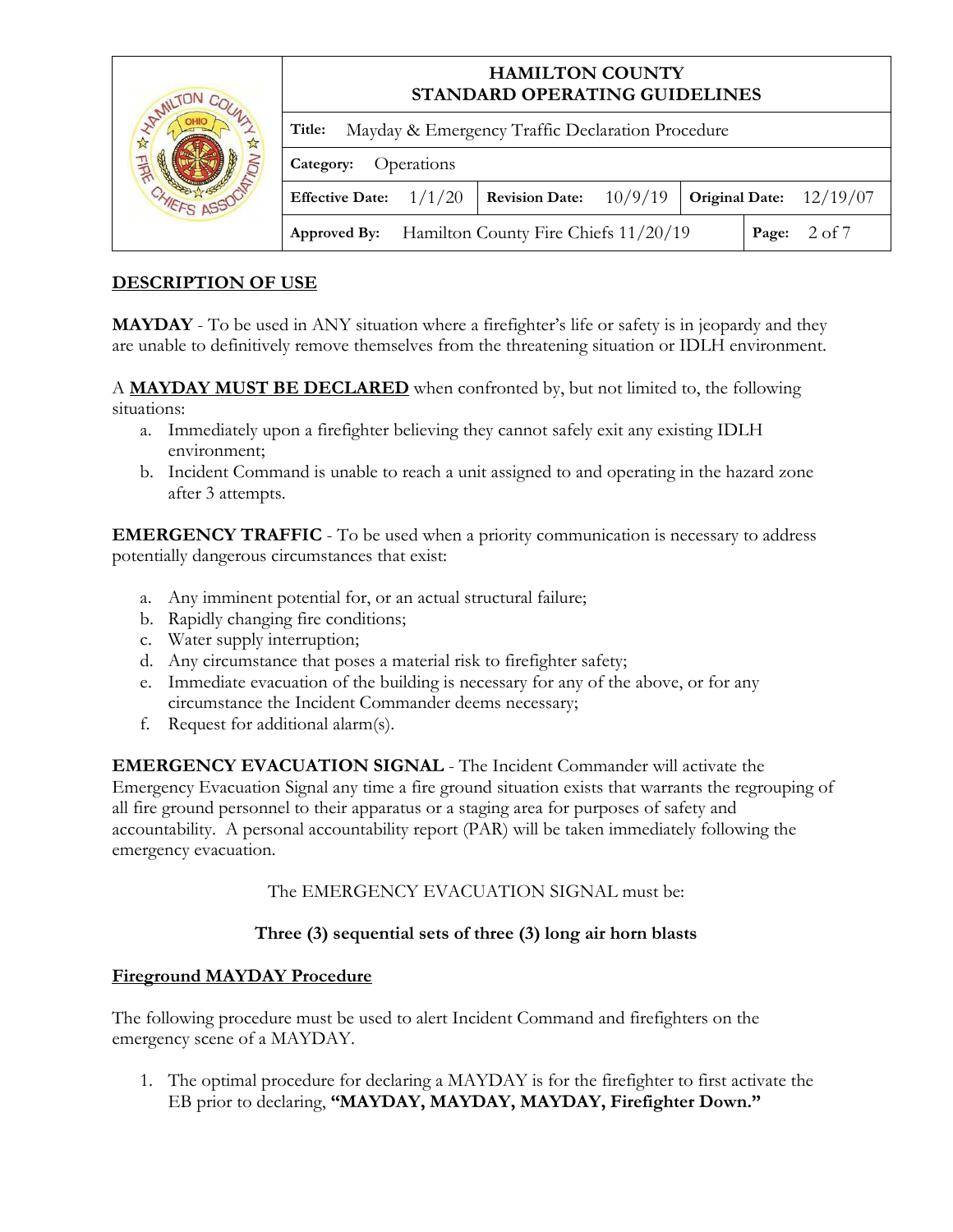|                     |                                                                                                  | <b>HAMILTON COUNTY</b><br>STANDARD OPERATING GUIDELINES |  |  |  |                 |  |  |
|---------------------|--------------------------------------------------------------------------------------------------|---------------------------------------------------------|--|--|--|-----------------|--|--|
| <b>HAMILTI</b><br>A | Title:                                                                                           | Mayday & Emergency Traffic Declaration Procedure        |  |  |  |                 |  |  |
|                     | Operations<br>Category:                                                                          |                                                         |  |  |  |                 |  |  |
|                     | <b>Revision Date:</b> $10/9/19$<br><b>Effective Date:</b><br>Original Date: $12/19/07$<br>1/1/20 |                                                         |  |  |  |                 |  |  |
|                     | <b>Approved By:</b> Hamilton County Fire Chiefs 11/20/19                                         |                                                         |  |  |  | 3 of 7<br>Page: |  |  |

- 2. If the firefighter declaring the MAYDAY cannot readily access the EB, they should clear all radio traffic on the fire ground talk group, by declaring **"MAYDAY, MAYDAY, MAYDAY, Firefighter Down."** The firefighter should then wait for the IC to acknowledge the Mayday.
- 3. If the firefighter believes it is necessary and while still keying the microphone, the mayday FF or Unit will follow the initial Mayday call with information indicating **Who, Where, What (WWW).**

## **Example: MAYDAY, MAYDAY, MAYDAY, Firefighter Down – Lieutenant from Engine 15 –Disoriented and Low on air on first floor.**

4. Any fire company encountering a firefighter down must declare a MAYDAY and the MAYDAY information must be repeated including the manner of removal from the structure.

## **Example: MAYDAY, MAYDAY, MAYDAY, Firefighter Down – Found Lieutenant from Engine 15, Low on air –Removing out the Charlie side door.**

- 5. After a firefighter declares a MAYDAY, the PASS device must be manually activated to sound the audible tone. The device must remain on until rescued. If the device interferes with the lost firefighter(s) communicating critical radio messages to the Incident Commander or rescuers, the device may be turned off temporarily. Once messages are completed, the device must again be manually activated.
- 6. The Incident Commander, upon hearing the MAYDAY declaration, may request the dispatcher activate the Emergency Alert Tone on the fire ground talk group.
- 7. All operating units will **maintain radio silence** once a mayday has been transmitted. All operating units will **ONLY** transmit Mayday announcements (you're having a mayday) and priority traffic during a mayday.
- 8. A **"NO-PAR"** policy will be in effect once a mayday has been transmitted. This means that unless an operating unit DOES NOT have a PAR, PAR information is NOT to be transmitted over the tactical channel. This policy greatly reduces the amount of radio traffic transmitted in the first few minutes of a mayday and it allows the IC the airtime needed to react to the mayday traffic.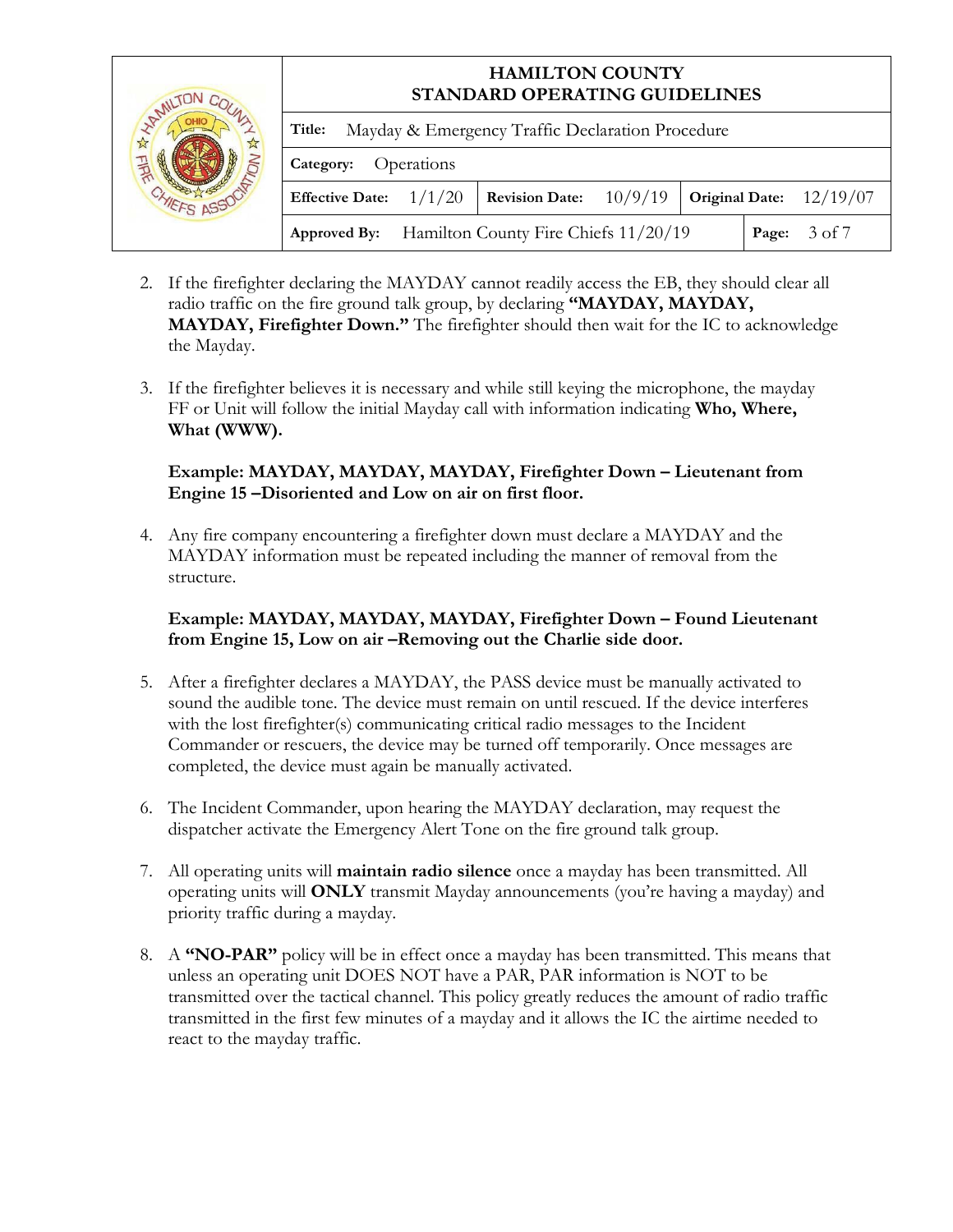| MILI |                                 | <b>HAMILTON COUNTY</b><br>STANDARD OPERATING GUIDELINES |                                                   |         |  |                           |  |  |
|------|---------------------------------|---------------------------------------------------------|---------------------------------------------------|---------|--|---------------------------|--|--|
|      | Title:                          |                                                         | Mayday & Emergency Traffic Declaration Procedure  |         |  |                           |  |  |
|      | Category:                       | Operations                                              |                                                   |         |  |                           |  |  |
|      | <b>Effective Date:</b> $1/1/20$ |                                                         | <b>Revision Date:</b>                             | 10/9/19 |  | Original Date: $12/19/07$ |  |  |
|      |                                 |                                                         | Approved By: Hamilton County Fire Chiefs 11/20/19 |         |  | 4 of 7<br>Page:           |  |  |

- 9. Incident Command may notify the dispatcher of the MAYDAY declaration on the primary fire talk group and request that Hamilton County Communications Dispatch assign a dispatcher to the talk group on which the MAYDAY originated.
- 10. In case of a MAYDAY declaration, the Incident Commander may request an extra alarm be dispatched and that extra alarm companies be assigned to staging unless another assignment is given by the Incident Commander on the scene. The Incident Commander must confirm that the extra alarm has been dispatched.
- 11. The Incident Commander has the option of requesting additional fire grounds.

#### **Portable Radio Emergency Button Activation**

All portable radios are equipped with an emergency button. Visual and audio cues will be received at the Hamilton County Communications Center when a unit activates their emergency button. The unit that activates their emergency button is granted priority over the entire radio system.

If the FF is on another unmonitored FG, the emergency button activation will clearly indicate an emergency on that talkgroup and provide the unit ID of the unit declaring the emergency to the dispatcher.

If the unit is on an unmonitored talk group (outside of fire grounds and mutual aid talk groups), the radio will automatically revert to the primary fire talk group of the assigned unit.

#### **Fireground EMERGENCY TRAFFIC Procedure**

The following procedure will be used to clear radio traffic for priority communication when necessary to address potentially dangerous circumstances.

- 1. To clear all radio traffic on the fireground talk group, the firefighter requesting exclusive use of the talk group must announce their unit ID and declare "EMERGENCY TRAFFIC". At this time no other radio traffic must be transmitted until the nature, location and type of emergency is identified. The "EMERGENCY TRAFFIC" declaration must be reserved for situations on the fireground presenting imminent danger to firefighters. (e.g. potential building collapse, energized electrical wires posing electrocution hazard, loss of water supply with firefighters inside the structure, etc.)
- 2. All firefighters operating at the emergency scene must refrain from transmitting any messages upon hearing the "EMERGENCY TRAFFIC" transmission and remain alert for the emergent command from the Incident Commander until such time that the "all clear,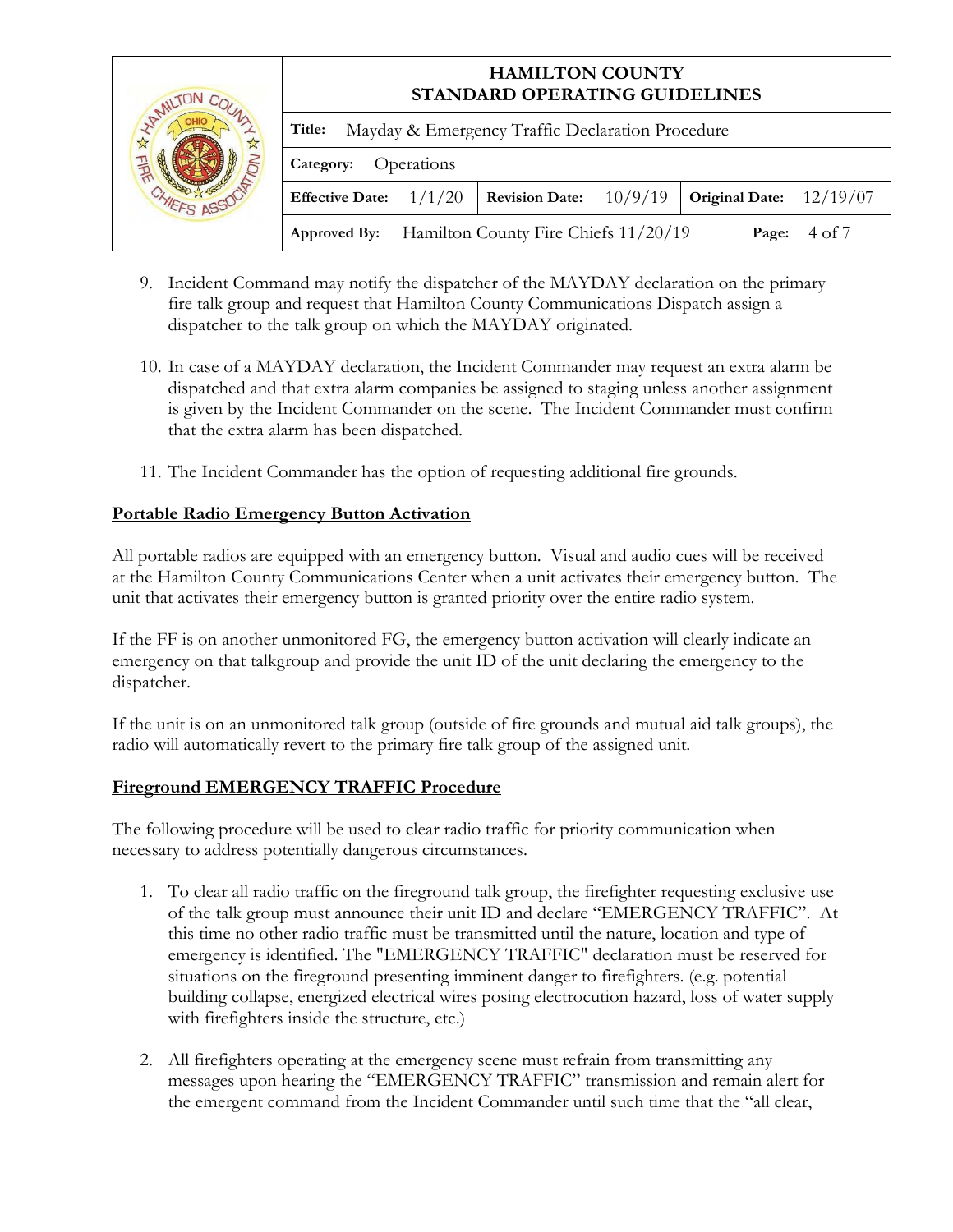|                     |                         | <b>HAMILTON COUNTY</b><br>STANDARD OPERATING GUIDELINES |                                                          |         |  |                           |  |
|---------------------|-------------------------|---------------------------------------------------------|----------------------------------------------------------|---------|--|---------------------------|--|
| <b>HAMILTI</b><br>A | Title:                  |                                                         | Mayday & Emergency Traffic Declaration Procedure         |         |  |                           |  |
|                     | Operations<br>Category: |                                                         |                                                          |         |  |                           |  |
|                     | <b>Effective Date:</b>  | 1/1/20                                                  | <b>Revision Date:</b>                                    | 10/9/19 |  | Original Date: $12/19/07$ |  |
|                     |                         |                                                         | <b>Approved By:</b> Hamilton County Fire Chiefs 11/20/19 |         |  | 5 of 7<br>Page:           |  |

resume radio traffic" directive is issued by Command for the continuation of normal radio traffic.

- 3. The Incident Commander, upon hearing the EMERGENCY TRAFFIC declaration, may immediately request the dispatcher activate the Emergency Alert Tone on the fire ground talk group. The Incident Commander will then repeat the EMERGENCY TRAFFIC as well as the issuance of orders to rectify or retreat from the situation.
- 4. Example: Alert Tone "Emergency, Emergency, Emergency All companies operating at 123 Main St. retreat!
- 5. If the building is to be evacuated, Incident Command is to authorize activation of the Emergency Evacuation Signal and make an evacuation announcement on the fire ground talk group.
- 6. Immediately following an evacuation, a PAR must be conducted and the appropriate action taken based on the result.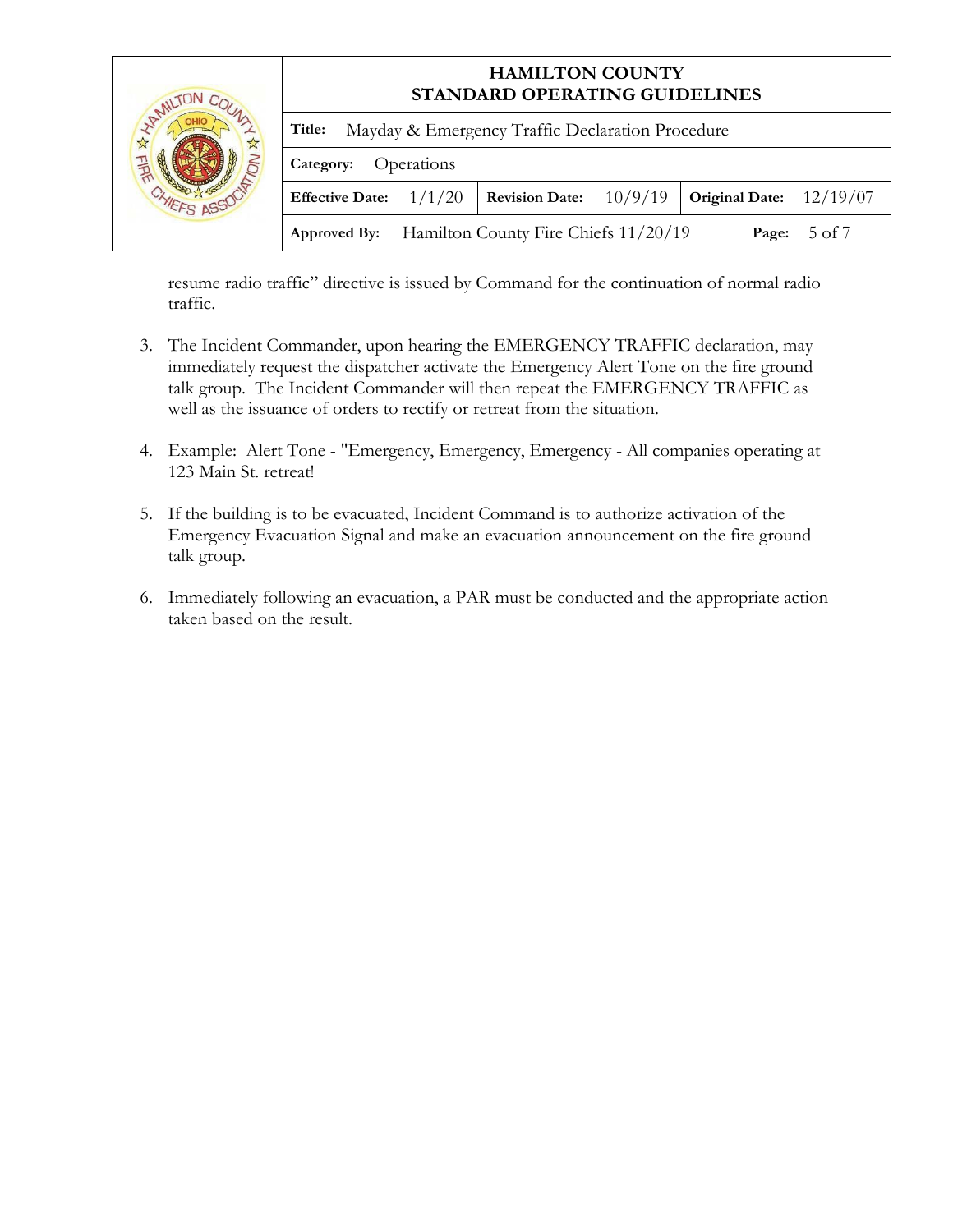|                    |                                 | <b>HAMILTON COUNTY</b><br>STANDARD OPERATING GUIDELINES |                                                          |  |  |                           |  |
|--------------------|---------------------------------|---------------------------------------------------------|----------------------------------------------------------|--|--|---------------------------|--|
| <b>HAMIL!</b><br>☆ | Title:                          |                                                         | Mayday & Emergency Traffic Declaration Procedure         |  |  |                           |  |
|                    | Category:                       | Operations                                              |                                                          |  |  |                           |  |
|                    | <b>Effective Date:</b> $1/1/20$ |                                                         | <b>Revision Date:</b> $10/9/19$                          |  |  | Original Date: $12/19/07$ |  |
|                    |                                 |                                                         | <b>Approved By:</b> Hamilton County Fire Chiefs 11/20/19 |  |  | 6 of 7<br>Page:           |  |

# **APPENDIX**

## **Dispatcher Protocol for MAYDAY / Emergency Traffic & use of Alert Tone**

## **Mayday Transmission**

Fire dispatchers must be familiar with Mayday procedures in the event of transmission on the main dispatch talk group.

## **DISPATCH DUTIES IN THE EVENT OF NOTIFICATION OF MAYDAY BY INCIDENT COMMANDER**

- 1. Upon request of Incident Command, transmit Alert tone 3 on the fire ground talk group.
- 2. Repeat the transmission of the Incident Commander on the primary fire talk group. Units that come on the radio with non-emergency traffic should be advised to standby unless they have emergency traffic.
- 3. Dispatch an extra alarm complement when requested by the Incident Commander.
- 4. Make any notifications as directed by the Incident Commander.
- 5. When Incident Command clears the MAYDAY situation, announce "MAYDAY cleared, per Incident Commander, resume normal traffic" on the primary fire and fire ground talk groups.

#### **DISPATCH DUTIES IN THE EVENT OF A MAYDAY ON THE MAIN DISPATCH TALKGROUP**

- 1. Attempt to identify unit if not already identified by radio number designation.
- 2. Notify the Incident Commander.
- 3. Dispatch an extra alarm complement when requested by the Incident Commander.
- 4. Keep radio traffic to a minimum.
- 5. When Incident Command clears the MAYDAY situation, announce "MAYDAY cleared, per Incident Commander, resume normal traffic" on the primary fire and fire ground talk groups.